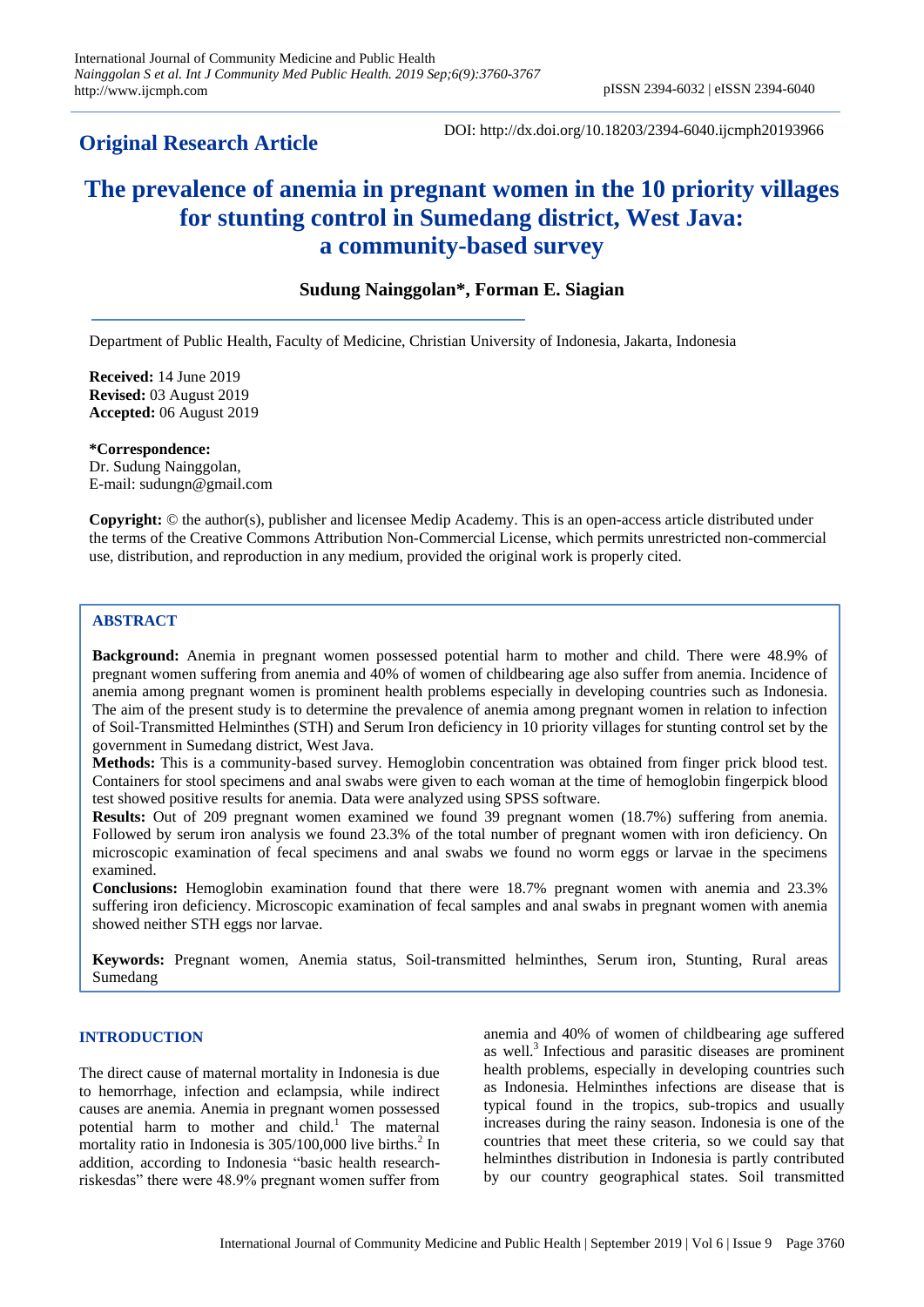helminthes in Indonesia have high prevalence, especially in rural areas where the environmental conditions are very supportive for the development of helminthes and their life cycle within the soil. $4,5$  Chronic STH infection would lead to anemia due to iron chelation and insidious bleeding.<sup>6</sup> In Indonesia, Asia Development Bank (ADB) stated that on 2012 as many as 22 million Indonesian children suffered from anemia which in turn caused decrease in IQ.<sup>7</sup> STH infection and anemia were closely related. In this research, therefore, we ought to study on distribution of both anemia and soil transmitted helminthes infection among pregnant women.<sup>8</sup>

#### *Aim*

The aim of the present study was to assess the prevalence of anemia of pregnant women in relation to infection of soil-transmitted helminthes (STH) and serum iron deficiency in 10 priority villages for stunting control set by the government in Sumedang district, West Java.

#### **METHODS**

#### *Study type*

A community-based, cross-sectional study.

#### *Study population*

Pregnant women.

#### *Study area*

In 10 priority villages of stunting of Sumedang district, namely the villages of Mekarsari, Mekarbakti, Margamukti, Cilembu, Cijeruk, Cimarga, Ungkal, Sukahayu, Kebon Kalapa, and Malaka. The inclusion criteria were pregnant women within these villages; any trimester of pregnancy; samples were collected on specific dates for every villages. Recruitment also included canvassing (door-to-door approached) in neighborhoods in the more rural catchment areas because it was known that some of the pregnant women worked on day time.

#### *Study duration*

This study was undertaken in the period of November 2018 and January 2019.

#### *Sample size*

All pregnant women in the population (n=209) are included in the study.

## *Exclusion criteria*

Not readily to sign informed consent form; unwilling to provide sample (hemoglobin, fecal specimen, anal swab); women who underwent abortion and labor also excluded from the study.

#### *Data collection*

Aside the physical and laboratories examination, the questionnaires is used to obtained demographic data. Hemoglobin concentration was obtained from fingerprick blood test using Easy-Touch® assessment. Anemia was diagnosed when the Hb result were  $\langle 11.0 \text{ mg/d} \rangle$  at first and third trimester, <10.5 mg/dl at second trimester as categorized by the WHO, Api et al and Astriana. $9-12$  As many as 48 trained young doctors were deployed to check anemia status. Pregnant women who have low Hb then proceed with an iron serum examination. For the measurement of STH infection**,** containers for stool specimens and anal swabs were given to each woman at the time of hemoglobin fingerpick blood test showed positive results for anemia.<sup>13</sup> Women were asked to return the next day with the fecal sample. The fecal samples were examined on the same day they were returned by researchers under supervision of well-trained laboratory analyst. Fecal samples used 2% of eosin as reagent; anal swab samples used toluene as reagent.<sup>13</sup> Both samples were examined under light microscope under 10x and 40x magnification. Quality control measures (e.g., daily supervision, re-reading of negative slides and external evaluator) were strictly enforced. Diagnosis of STH infection was confirmed when either helminthes' larva or eggs were found.<sup>14-16</sup>

#### *Ethical approval*

Ethical clearance for the study was obtained from Committee of Ethics, Christian University of Indonesia, Faculty of Medicine. Permission was also obtained from the District Health Office of Sumedang-West Java and informed consents.

#### *Statistical analysis*

Data processing includes editing, coding, data tabulation of the prevalence measured in percentage using SPSS software.

## **RESULTS**

As it showed in Table 1 below, based on the demographic data obtained of 209 pregnant women we found that in 10 villages of priority control of stunting in Sumedang district most pregnant women are in the age range of 16- 25 years (50.7%) and 26-35 (40.2%). The age range of marriage in pregnant women is most commonly found at the age of 17-20 years.

The level of education, the majority had junior high school education (44.5%) whereas almost all (96.7%) as housewives (96.7%).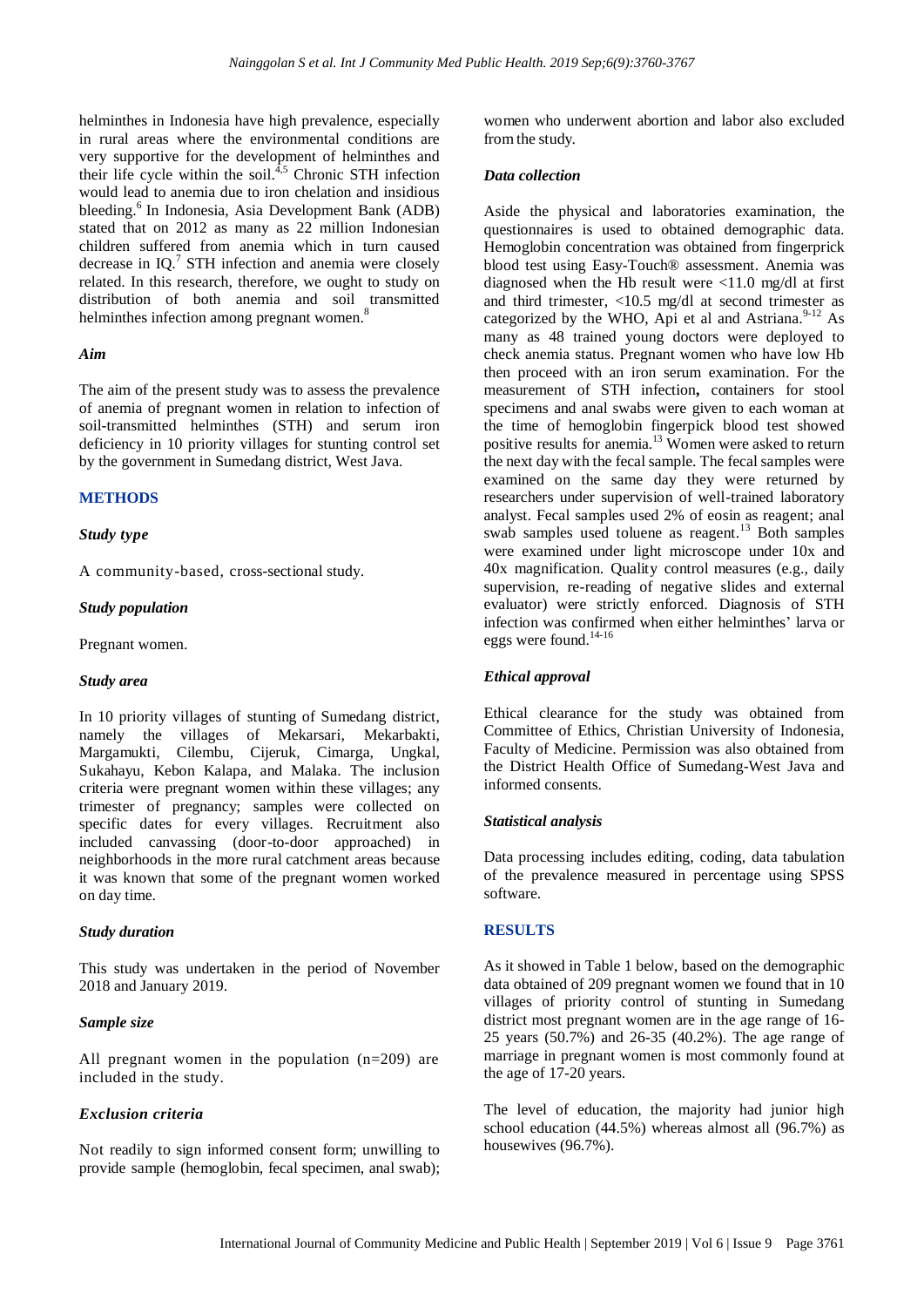## **Table 1: Demographic data of pregnant women in the 10 priority villages for stunting prevention in Sumedang district.**

| <b>Variable</b>           | <b>Frequency</b> | $\frac{0}{0}$     |
|---------------------------|------------------|-------------------|
| Age (in years)            |                  |                   |
| <15                       | $\mathbf{1}$     | 0.5               |
| $16 - 25$                 | 106              | 50.7              |
| $26 - 35$                 | 84               | 40.2              |
| 36-45                     | 18               | 8.6               |
| Marital age (in years)    |                  |                   |
| <13                       | $\overline{2}$   | 1.0               |
| $13-16$                   | 46               | $\overline{22.0}$ |
| 17-20                     | 111              | 53.1              |
| $21 - 24$                 | 30               | 14.4              |
| $25 - 28$                 | 11               | 5.3               |
| $29 - 32$                 | $\overline{5}$   | 2.4               |
| 33-35                     | 3                | 1.4               |
| $>35$                     | $\mathbf{1}$     | 5.0               |
| <b>Level of education</b> |                  |                   |
| Elementary                | 54               | 25.8              |
| Junior high school        | 93               | 44.5              |
| High school               | 54               | 25.8              |
| University                | 8                | 3.8               |
| Occupation                |                  |                   |
| Housewife                 | 202              | 96.7              |
| Enterpreneur              | 3                | 1.4               |
| Employee                  | $\overline{4}$   | 1.9               |
| No. of family member      |                  |                   |
| 2 person                  | 67               | 32.1              |
| 3-5 person                | 127              | 60.8              |
| $>5$ person               | 15               | 7.2               |
| Family income (in Rs.)    |                  |                   |
| $<$ 1,000,000             | 40               | 19.1              |
| 1,000,000-2,000,000       | 122              | 58.4              |
| 2,000,000-3,000,000       | 35               | 16.7              |
| >3,000,000                | 12               | $\overline{5.7}$  |

## **Table 2: Pregnancy status and specific physical examination.**

|                      | <b>Frequency</b> | $\frac{0}{0}$ |
|----------------------|------------------|---------------|
| <b>Pregnancy age</b> |                  |               |
| Trimester 1          | 43               | 20.6          |
| Trimester 2          | 99               | 47.4          |
| Trimester 3          | 67               | 32.1          |
| Gravid               |                  |               |
| $\perp$              | 76               | 36.4          |
| $\sqrt{2}$           | 90               | 43.1          |
| 3                    | 27               | 12.9          |
| $\overline{4}$       | 12               | 5.7           |
| 5                    |                  | 0.5           |
| $>\!\!5$             | $\overline{3}$   | 1.4           |
| Parity               |                  |               |
| $\boldsymbol{0}$     | 85               | 40.7          |
| $\mathbf{1}$         | 89               | 42.6          |
| $\overline{c}$       | 22               | 10.5          |
| 3                    | 12               | 5.7           |
| $\overline{4}$       | $\mathbf{0}$     | 0.0           |
| $\geq 5$             |                  | 0.5           |

Continued.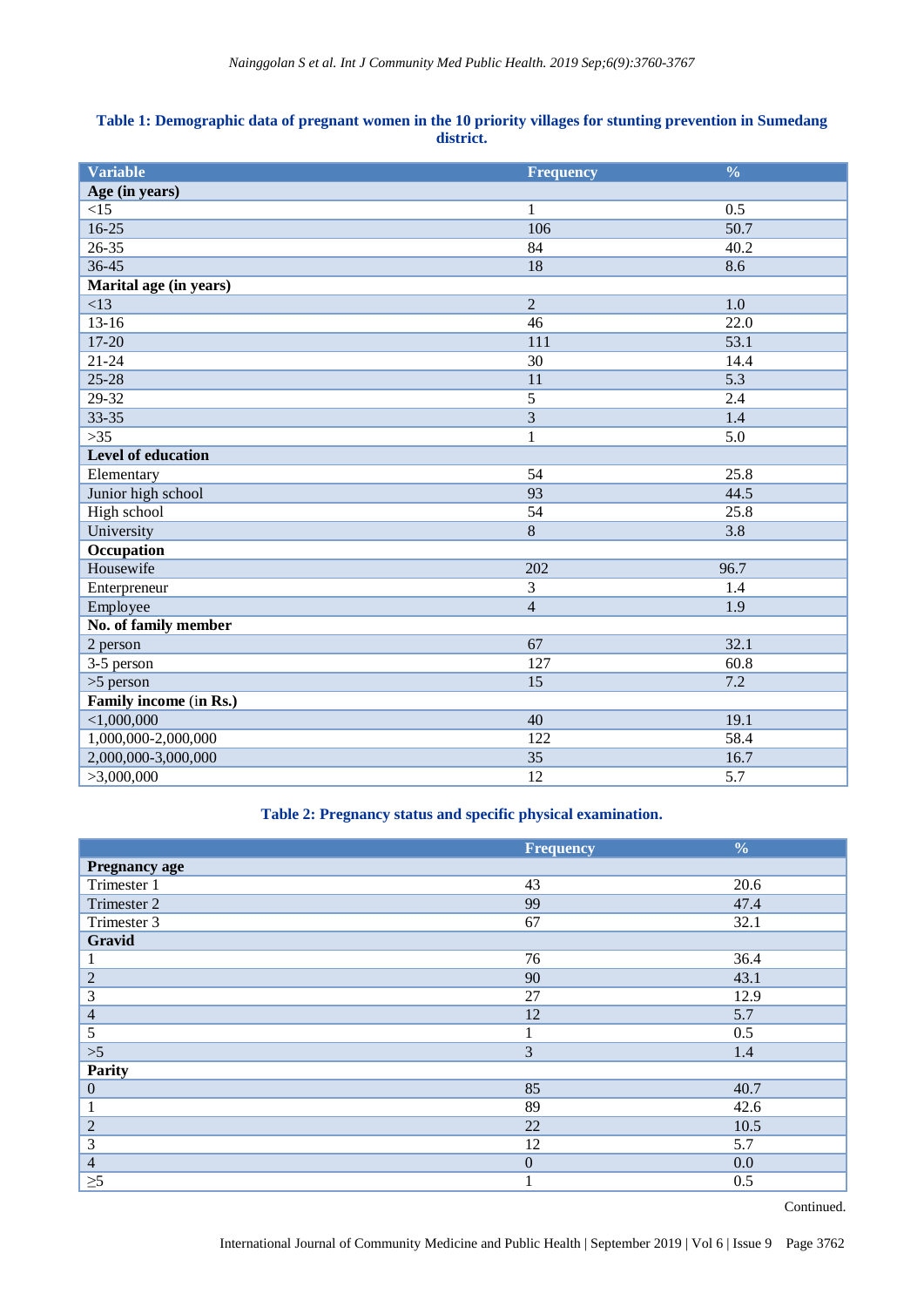|                     | <b>Frequency</b> | $\frac{0}{0}$  |
|---------------------|------------------|----------------|
| <b>Abortion</b>     |                  |                |
| $\mathbf{0}$        | 188              | 90.0           |
|                     | 15               | 7.2            |
| $\overline{2}$      | 5                | 2.4            |
| 3                   |                  | 0.5            |
| $\overline{4}$      | $\overline{0}$   | $\overline{0}$ |
| $\geq 5$            | $\mathbf{0}$     |                |
| Conjunctival anemia |                  |                |
| Yes                 | $\tau$           | 18             |
| N <sub>o</sub>      | 22               | 152            |
| Pale lips mucosal   |                  |                |
| Yes                 | 10               | $\overline{4}$ |
| No                  | 29               | 166            |
| Koilonychias        |                  |                |
| Yes                 | 7                | 1              |
| N <sub>o</sub>      | 32               | 169            |

**Table 3: Anemia status and microscopic fecal and anal swab on STH infection and serum iron examination.**

|                                                              | <b>Frequency</b> | $\frac{0}{0}$ |
|--------------------------------------------------------------|------------------|---------------|
| Anemia status                                                |                  |               |
| Anemia $(+)$                                                 | 39               | 18.7          |
| Anemia (-)                                                   | 170              | 81.3          |
| Microscopic fecal examination and anal swab on STH Infection |                  |               |
| Negative                                                     | 39               | 18.7          |
| Not examined                                                 | $\theta$         | 81.3          |
| Severity assesment of anemia (WHO, 2011)                     |                  |               |
| Mild                                                         | 39               |               |
| Moderate                                                     | $\Omega$         |               |
| Severe                                                       | $\theta$         |               |
| Anemia status and deficiency of Fe                           |                  |               |
| Low serum iron                                               | 7                | 23.3          |
| Normal serum Iron                                            | 23               | 76.7          |

## **Table 4: Cross-tabulation data of anemia status according to variables.**

|                        | Anemia $(+)$   | Anemia (-)     |
|------------------------|----------------|----------------|
| Age (in years)         |                |                |
| $<15$                  | $\mathbf{0}$   |                |
| 16-25                  | 25             | 81             |
| 26-35                  | 11             | 73             |
| 36-45                  | 3              | 15             |
| Marital age (in years) |                |                |
| <13                    | $\overline{0}$ | 2              |
| $13 - 16$              | 16             | 30             |
| 17-20                  | 17             | 94             |
| $21 - 24$              | 4              | 26             |
| $25 - 28$              |                | 10             |
| 29-32                  |                | $\overline{4}$ |
| 33-35                  | $\mathbf{0}$   | 3              |
| $>35$                  | $\mathbf{0}$   | $\mathbf{1}$   |
| Level of education     |                |                |
| Elementary             | 9              | 45             |
| Junior high            | 26             | 67             |
| High school            | $\overline{4}$ | 50             |
| University             | $\mathbf{0}$   | 8              |

Continued.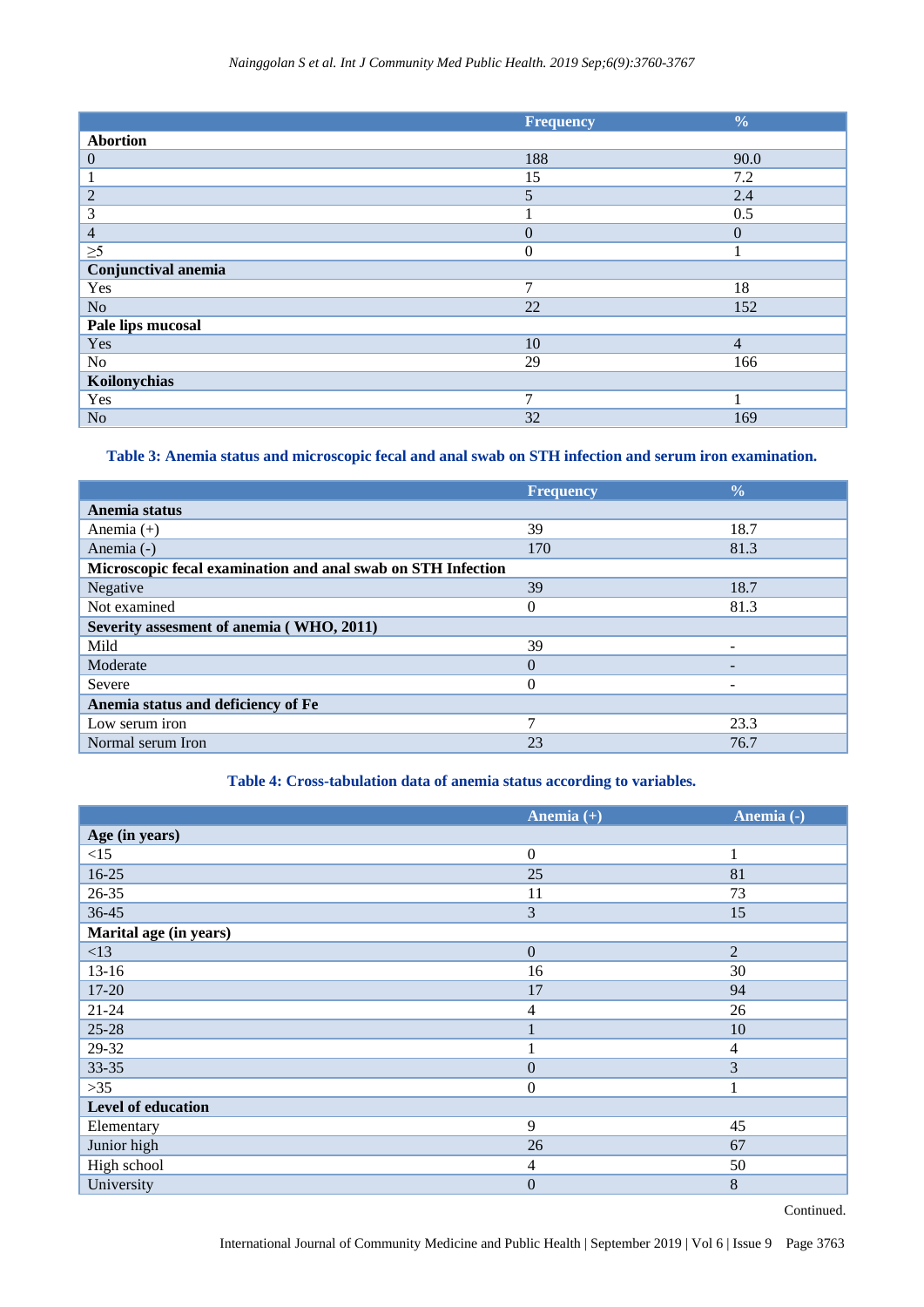|                         | Anemia $(+)$     | Anemia (-)       |
|-------------------------|------------------|------------------|
| Occupation              |                  |                  |
| Housewife               | 38               | 164              |
| Entrepreneur            | $\boldsymbol{0}$ | 3                |
| Employee                | $\mathbf{1}$     | 3                |
| <b>Family income</b>    |                  |                  |
| Rs. <1,000,000          | $\overline{4}$   | 36               |
| Rs. 1,000,001-2,000,000 | 27               | 95               |
| Rs. 2,000,001-3,000,000 | $\overline{4}$   | 31               |
| Rs. >3,000,000          | $\overline{4}$   | $8\,$            |
| Pregnancy age           |                  |                  |
| Trimester 1             | $\overline{7}$   | 37               |
| Trimester 2             | 16               | 82               |
| Trimester 3             | 16               | 51               |
| Gravid                  |                  |                  |
| $\mathbf{1}$            | 17               | 59               |
| $\sqrt{2}$              | 14               | 76               |
| $\mathfrak{Z}$          | $\overline{4}$   | 23               |
| $\overline{4}$          | $\overline{2}$   | 10               |
| $\sqrt{5}$              | $\mathbf{1}$     | $\boldsymbol{0}$ |
| >5                      | $\mathbf{1}$     | $\overline{2}$   |
| Parity                  |                  |                  |
| $\boldsymbol{0}$        | 18               | 67               |
| 1                       | 15               | 74               |
| $\overline{2}$          | $\overline{2}$   | $20\,$           |
| 3                       | $\overline{4}$   | $\,8\,$          |

The highest number of family members is found in the range of 3-5 people (60.8%). The average family income is found in the range of Rs. 1,000,000 to Rs. 2,000,000 (58.4%).

Clinically, as shown in the tables 2 and 3 we found that the most gestational age of mothers based on the trimester of pregnancy in the second trimester (15-28 weeks) which was 47.4%. Based on GPA status, most were found in gravida  $2(43.1\%)$ , parity 1  $(42.6\%)$ , no abortion was 90.0%. On specific physical examination of anemia we found anemic conjunctiva (16.7%), pale lip mucosa (6.7%), koilonychia nails (3.8%). On hemoglobin examination with a quick test found 18.7% of pregnant women had anemia. From serum iron (SI) tested we found the majority had normal SI levels with a total of 76.5%), and only 23.3% had low SI levels. The results of microscopic examination of faeces and anal swabs on STH infection in pregnant women showed negative results in all pregnant women with anemia.

From the cross-tabulation in Table 4 we found 25 mothers with an age range of 16-25 years suffering from anemia, 16 and 17 mothers were found suffered anemia in the marriage age group 13-16 years and 17-20 years respectively. As many as 27 pregnant women in the family income group of Rs. 1,000,000 - Rs. 2,000,000 suffered from anemia, and anemia rates are higher in mothers with primigravida status(G1P0A0).

## **DISCUSSION**

The results of the study on the pregnancy status of pregnant women in 10 stunting locus villages in Sumedang district found that the most gestational age of mothers based on the trimester of pregnancy was found in the second trimester (15-28 weeks), which was 47.4%. Based on GPA status, most were found in gravida 2 (43.1%), parity 1 (42.6%), abortion 0 (90.0%). On specific physical examination of anemia in pregnant women in 10 stunting locus villages in Sumedang district found anemic conjunctiva (16.7%), pale lip mucosa (6.7%), koilonychias nails (3.8%). On hemoglobin examination with a quick test found 18.7% of pregnant women had anemia. The results of microscopic examination of faeces and anal swabs on STH infection in pregnant women showed negative results in all pregnant women with anemia.

The cross-tabulation found 25 mothers with an age range of 16-25 years suffering from anemia. Anemia in pregnancy is still a chronic problem in Indonesia as evidenced in the prevalence in pregnant women as much as 63.5%. In the last four years the prevalence of anemia did not show a significant decline. In the current era of development in Indonesia where the quality of human resources is a highly prioritized condition, the problem of anemia needs to be taken seriously. 2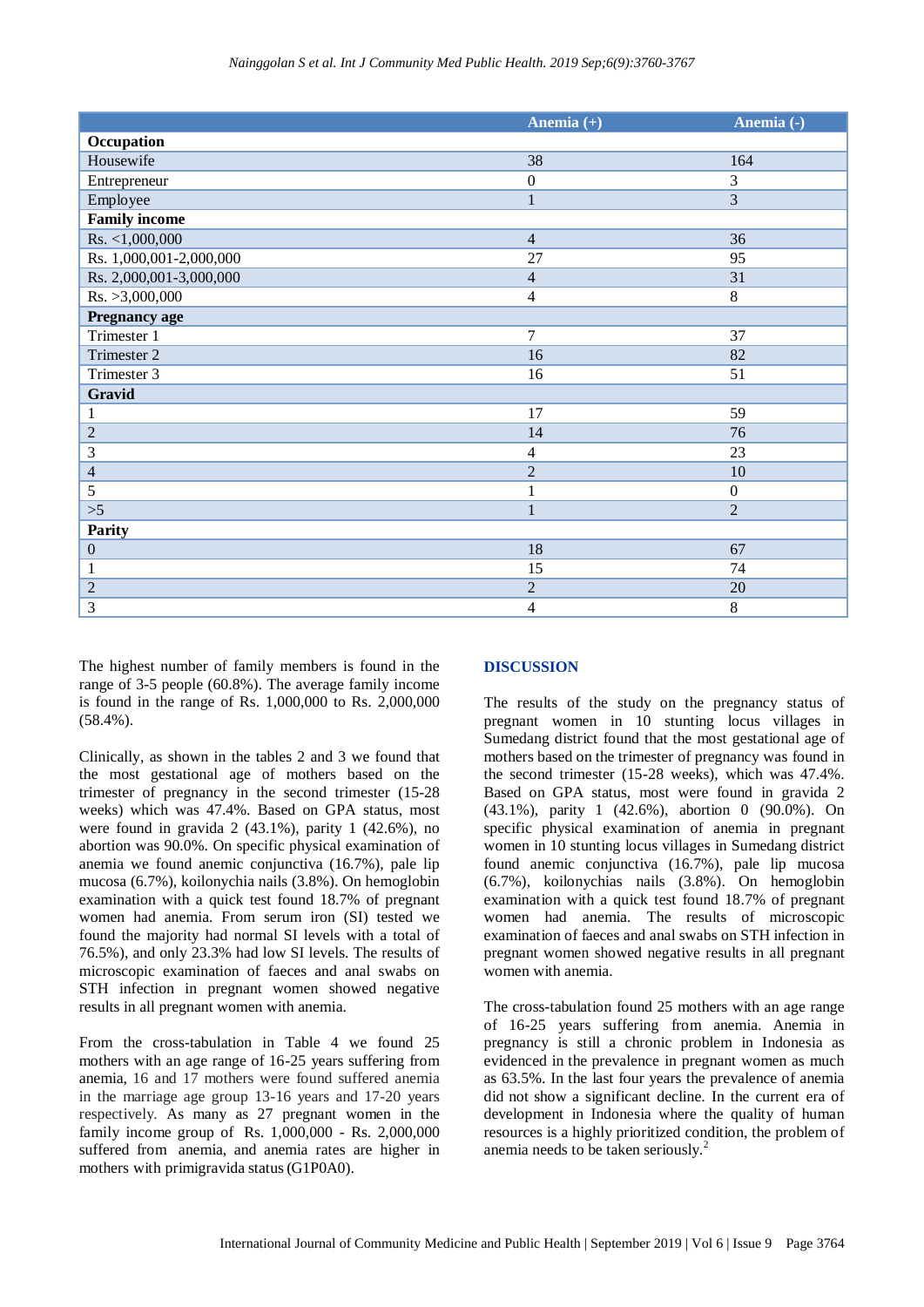According to the results of the 2018 Basic Health Research (Riskesdas), the prevalence of anemia in pregnant women in Indonesia is 48.9%.<sup>3</sup> In pregnant women, the need for red blood cells is higher so that it triggers an increase in erythropoietin production.<sup>17</sup> As a result, plasma volume increases and red blood cells (erythrocytes) increase.12,18,19 However, an increase in plasma volume occurs in a greater proportion compared to an increase in erythrocytes resulting in a decrease in hemoglobin (Hb) concentration due to hemodilution.<sup>20</sup> According to WHO data, globally the prevalence of anemia in pregnant women throughout the world is 41.8%. The prevalence of anemia in pregnant women is estimated in Asia by 48.2%, Africa 57.1%, America 24.1%, and Europe  $25.1\%$ .<sup>21</sup> In this study found that the incidence of anemia was higher at the age of marriage 13- 16 years and 17-20 years, namely 16 people and 17 people each. It is known that several factors that can cause anemia of pregnancy include gravid, age, parity, education level, economic status, and compliance with consumption of Fe tablets.<sup>22</sup> General factors are risk factors for anemia in pregnant women. A mother's age is related to female reproductive organs. A healthy and safe reproductive age is 20-35 years old. Pregnancy at age of <20 years is biologically not yet having optimal emotions and tends to be unstable so it is easy to experience shock which results in a lack of attention to meeting nutritional requirements during pregnancy. While at the age of  $>35$  years is related with setbacks and decreased endurance and various diseases that often affect this age. So that in some health research states that the age of the mother can influence the emergence of anemia, namely the lower the age of the pregnant woman, the lower the hemoglobin level. $^{23,24}$ 

Through the results of cross-tabulation, 16 and 17 mothers were found suffered anemia in the marriage age group 13-16 years and 17-20 years respectively. Most pregnant women in the two age groups suffer from anemia, where marriages for women under 21 are classified as early marriages. This shows that there is a correlation between early marriage in women with anemia. $21,25$ 

Married at young age is risked because lack of readiness from aspects of health, mental, economic, socioeconomic, and reproductive. Adolescent pregnancy has negative impacts for the health of adolescents and their babies because of youth pregnancy can risk premature birth, low birth weight (LBW), labor bleeding, which can increase maternal and infant mortality.23,24,26

Nutritional anemia is more common in pregnancy because at this time the need for food substances for physiological improvement during pregnancy. The cause of anemia during pregnancy in youth is caused by the lack of knowledge of nutrition during pregnancy in young people.<sup>21,27</sup> The level of education has an exponential relationship to nutritional and health status. The higher education, the higher awareness for pregnant women to get the better nutritional so anemia in pregnancy will not happened.<sup>8</sup> The results of cross tabulation showed that 26 pregnant women had junior high school education in 10 stunting locus villages in Sumedang district. The prevalence of anemic pregnant women with low education is greater with highly educated mothers. 28

Information from cross-tabulation shows that as many as 27 pregnant women in the family income group of Rs.1,000,000 - Rs.2,000,000 suffer from anemia. Factors that influence the nutrition of pregnant women, especially with anemia, are economic status, because one's economy influences the selection of foods to be consumed daily.<sup>29</sup> A person with a high economy then becomes pregnant so chances are that a large amount of needed nutrition is fulfilled plus the examination makes the mother's nutrition more monitored. Lack of family income causes location and for daily food purchases, thereby reducing the number and quality of maternal food per day which results in a decrease in nutritional status that is common in women is anemia, because physiologically menstruate every month. Food sources to prevent anemia generally come from protein sources that are more expensive and difficult to reach for those on low incomes. This deficiency increases the risk of anemia in adolescents and pregnant women and aggravates pain in the mother and in newborns. Anemia contributes to the high maternal mortality rate and increases with the increase in pregnancy rate. In this study conducted by Mariza it was found that from 19 respondents the level of socioeconomic was low, there were 14 people who had anemia (73.7%) while those who did not have anemia were 5 people  $(26.3\%)$ .<sup>28</sup> Of the 11 respondents, the socioeconomic level was high, those who had anemia were 2 people (18.2%), while those who were not anemic were 9 people (81.8%). In the study conducted by Oktaviani(2018), in the family income variable showed no difference between the level of family income <UMR (Upah Minimum Regional, Regional Minimum Wage) and >UMR with the incidence of anemia.<sup>30</sup>

The results of cross-tabulation show that anemia rates are higher in mothers with primigravida status, G1P0A0. This is in contrast to several studies. According Singh et al, found that the incidence of anemia in pregnancy would increase with the height of the gravida. <sup>31</sup> Multigravida can cause anemia due to reduced iron reserves due to use for previous pregnancies is not enough to meet the needs of current pregnancy.<sup>32</sup> Another retrospective cohort study result by Ruramayi et al, found parity affects the incidence of anemia in pregnancy, the more often a woman is pregnant and giving birth, the higher the risk of anemia because it depletes iron reserves in the body. <sup>33</sup> Puwandari et al, stated based on their study that the higher the parity, the shorter the distance of birth.<sup>34</sup> This can make a mother not have enough time to restore her body condition. High parity can cause maternal health conditions to decline and often experience less blood so that it adversely affects subsequent pregnancies.<sup>35</sup>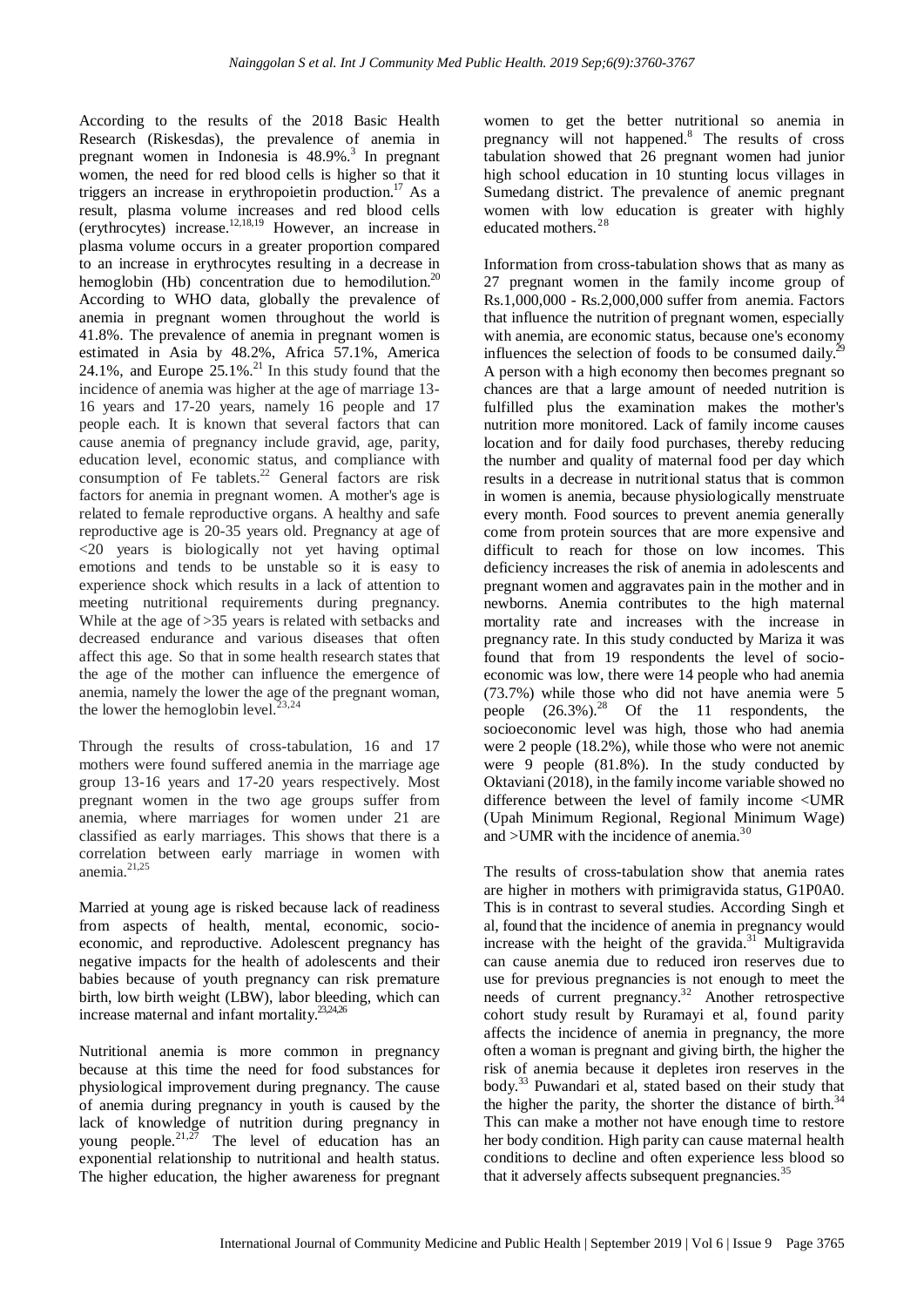#### **CONCLUSION**

As one of the rural areas for Sumedang district that was ranked 4th in the prevalence of stunting in West Java province, and it is included in one of the 100 regencies the government's priority for stunting actually found the study rather surprising where the prevalence of anemia which is one of the causes of stunting below the national average. However, various theories suggest that anemia in pregnant women increases the risk of bleeding, preeclampsia and infection. Pregnant women who suffer from anemia also run the risk of giving birth to babies with low birth weight; babies will be iron deficient, even death in infants. This study can be concluded that one way to prevent stunting in Sumedang district is to fulfill nutrition and health services for pregnant women. This effort is very necessary, considering that stunting will affect the level of intelligence of children and health status as adults due to malnutrition in the first 1000 days of life is permanent and so difficult to repair. Other sensitive nutritional efforts should also receive serious attention for the regional government so that the target of Sumedang district stunting rate below 20% can be achieved by 2023.

## **ACKNOWLEDGEMENTS**

The authors wish to acknowledge the government of Sumedang district, Health Laboratory of Sumedang district, Staffs of Health Center of Sumedang, midwives and staffs of village offices for facilitating this research.

*Funding: No funding sources*

*Conflict of interest: None declared*

*Ethical approval: The study was approved by the Institutional Ethics Committee*

## **REFERENCES**

- 1. Anonim. Suplementasi zat besi. c2011. Available at http://repository.usu.ac.id/bitstream/ 123456789/34941/4/Chapter20II.pdf Accessed 1 November 2018.
- 2. UNFPA Indonesia. Maternal Health, 2018. Available at https://Indonesia.unfpa.org/topics/ maternal-health-6. Accessed 23 November 2018.
- 3. Kementerian Kesehatan RI. Hasil Utama Riskesdas, 2018. Badan Penelitian dan Pengembangan Kesehatan, 2018.
- 4. Nasution R. Hubungan Tingkat Pendidikan dan Status Ekonomi dengan Kejadian Anemia pada Ibu Hamil di Wilayah Kerja UPTDK Puskesmas Desa Baru. 2011.
- 5. Haburchak D. Ascariasis. Medscape. 2016. Available at https://emedicine.medscape.com /article/212510-overview. Accessed 3 November 2018
- 6. Parija SC, Chidambaram M, Mandal J. Epidemiology and clinical features of soiltransmitted helminthes. Available at

https://www.ncbi.nlm.nih.gov/pmc/articles/PMC5 652059/. Accessed 2 November 2018.

- 7. Puwandari A, Lumy F, Polak F. Faktor-Faktor yang Berhubungan dengan Kejadian Anemia. Jurnal Bidan Indonesia. 2016;12(4):101-2.
- 8. Dimejesi IB, Umeora OU, Egwuatu VE. Prevalence and pattern of soil-transmitted helminthiasis among pregnant women in a tertiary health facility, Southeast Nigeria. African J Med Health Sci. 2014;13(1):56.
- 9. Astriana W. Kejadian Anemia pada Ibu Hamil di Tinjau dari Paritas dan Usia. J Aisya Ilmu Kesehatan. 2017;2(2):123-30.
- 10. WHO. Haemoglobin Concentrations for the Diagnosis of Anemia and Assessment of Severity. Vitamin and Mineral Nutrition Information System. Geneva, World Health Organization, 2011 (WHO/NMH/NHD/MNM/11/1). Available at http://www.who.int/vmnis /indicators/haemoglobin.pdf. Accessed 3 November 2018
- 11. Api O, Breyman C, Cetiner M, Demir C, Ecder T. Diagnosis and treatment of iron deficiency anemia during pregnancy and the postpartum period: iron deficiency anemia working group consensus report. Turk J Obstet Gynecol. 2015;12(3):173-81.
- 12. Samuels P. Hematologic complications of pregnancy. In: Gabbe SG, Niebyl JR, Simpson JL, et al, eds. Obstetrics Normal and Problem Pregnancies. 5th ed. Tennessee: Mosby Elsevier; 2007: 1050-1052.
- 13. Michelle J George KK, Mark DA. Enterobius vermicularis and Colitis in children. J Pediatr Gastroenterol. 2012;43(5):610-2.
- 14. Supali T, Margono SS, Nematoda Usus. In: Sudanto I, Ismid IS, Sjarifuddin PK, Sungkar S, eds. Buku Ajar Parasitologi Kedokteran Edisi Keempat. Jakarta: Fakultas Kedokteran Universitas Kristen Indonesia; 2013: 6-21.
- 15. Gupta A, Rathore AM, Manaktala U. Ascariasis presenting as acute abdomen during pregnancy and puerperium. South East Asian J Trop Med Public Health. 2013:44(2):150-3.
- 16. Reynolds SJ, Bollinger RC, Quinn TC. Parasitic diseases during pregnancy. the global library of women's medicine. Int Fed Gynecol Obstetr. 2008. Available at [http://www.glowm.c](http://www.glowm/)om/section\_ view/heading/parasitic-diseases-during-pregnancy /item/188. Accessed 3 November 2018
- 17. Sutkin G, Isada NB, Stewart M, Powell S. Hematologic complications. In: Evans A.T, Seigafuse S, Shaw R, eds. Manual of Obstetrics. 7th ed. Texas: Lippincott Williams and Wilkins, 2007: 328: 330-331.
- 18. Pernoll ML. Medical and Surgical Complications during Pregnancy: Hematologic disorders. In: Benson and Pernoll's: Handbook of Obstetrics & Gynecology. 10th ed. New York: McGraw-Hill Medical Publishing Division; 2001: 435-438.